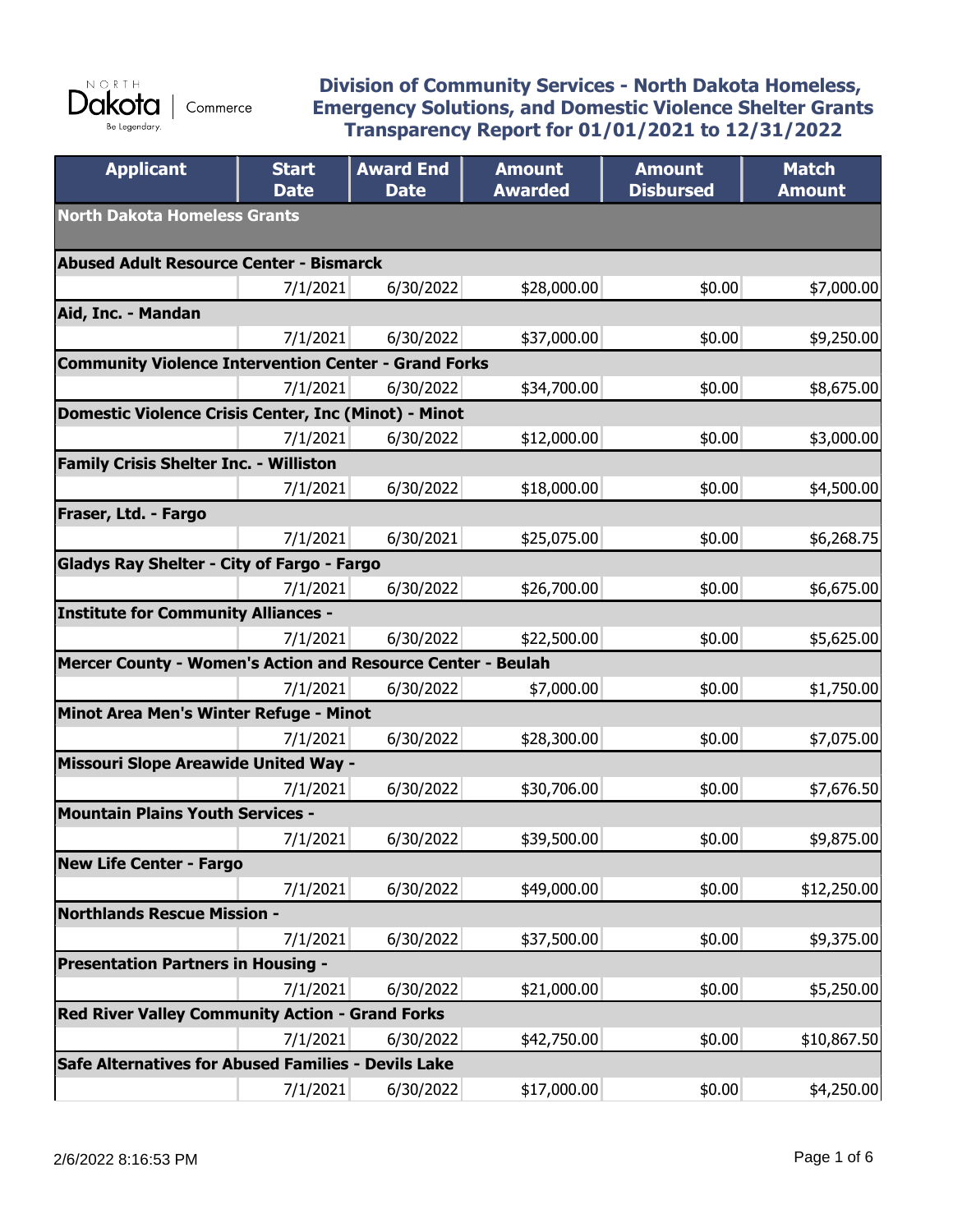| <b>Applicant</b>                                  | <b>Start</b><br><b>Date</b>                          | <b>Award End</b><br><b>Date</b> | <b>Amount</b><br><b>Awarded</b> | <b>Amount</b><br><b>Disbursed</b> | <b>Match</b><br><b>Amount</b> |  |  |  |
|---------------------------------------------------|------------------------------------------------------|---------------------------------|---------------------------------|-----------------------------------|-------------------------------|--|--|--|
|                                                   | <b>Salvation Army - Bismarck - Bismarck</b>          |                                 |                                 |                                   |                               |  |  |  |
|                                                   | 7/1/2021                                             | 6/30/2022                       | \$21,625.00                     | \$0.00                            | \$5,406.25                    |  |  |  |
| <b>Salvation Army - Grand Forks - Grand Forks</b> |                                                      |                                 |                                 |                                   |                               |  |  |  |
|                                                   | 7/1/2021                                             | 6/30/2022                       | \$10,000.00                     | \$0.00                            | \$2,500.00                    |  |  |  |
| <b>Salvation Army - Jamestown - Jamestown</b>     |                                                      |                                 |                                 |                                   |                               |  |  |  |
|                                                   | 7/1/2021                                             | 6/30/2022                       | \$5,000.00                      | \$0.00                            | \$1,250.00                    |  |  |  |
| Southeastern ND Community Action Agency - Fargo   |                                                      |                                 |                                 |                                   |                               |  |  |  |
|                                                   | 7/1/2021                                             | 6/30/2021                       | \$30,000.00                     | \$0.00                            | \$7,500.00                    |  |  |  |
| Turtle Mountain Mikinaak Ode Shelter -            |                                                      |                                 |                                 |                                   |                               |  |  |  |
|                                                   | 7/1/2021                                             | 6/30/2022                       | \$10,000.00                     | \$0.00                            | \$10,000.00                   |  |  |  |
|                                                   | United Way of Grand Forks, East Grand Forks & Area - |                                 |                                 |                                   |                               |  |  |  |
|                                                   | 7/1/2021                                             | 6/30/2022                       | \$30,000.00                     | \$0.00                            | \$50,000.00                   |  |  |  |
| <b>Welcome House Inc. - Bismarck</b>              |                                                      |                                 |                                 |                                   |                               |  |  |  |
|                                                   | 7/1/2021                                             | 6/30/2022                       | \$7,850.00                      | \$0.00                            | \$1,962.50                    |  |  |  |
| <b>YWCA Cass Clay - Fargo</b>                     |                                                      |                                 |                                 |                                   |                               |  |  |  |
|                                                   | 7/1/2021                                             | 6/30/2022                       | \$50,000.00                     | \$0.00                            | \$12,500.00                   |  |  |  |
| <b>YWCA of Minot Project Bee -</b>                |                                                      |                                 |                                 |                                   |                               |  |  |  |
|                                                   | 7/1/2021                                             | 6/30/2022                       | \$23,900.00                     | \$0.00                            | \$5,975.00                    |  |  |  |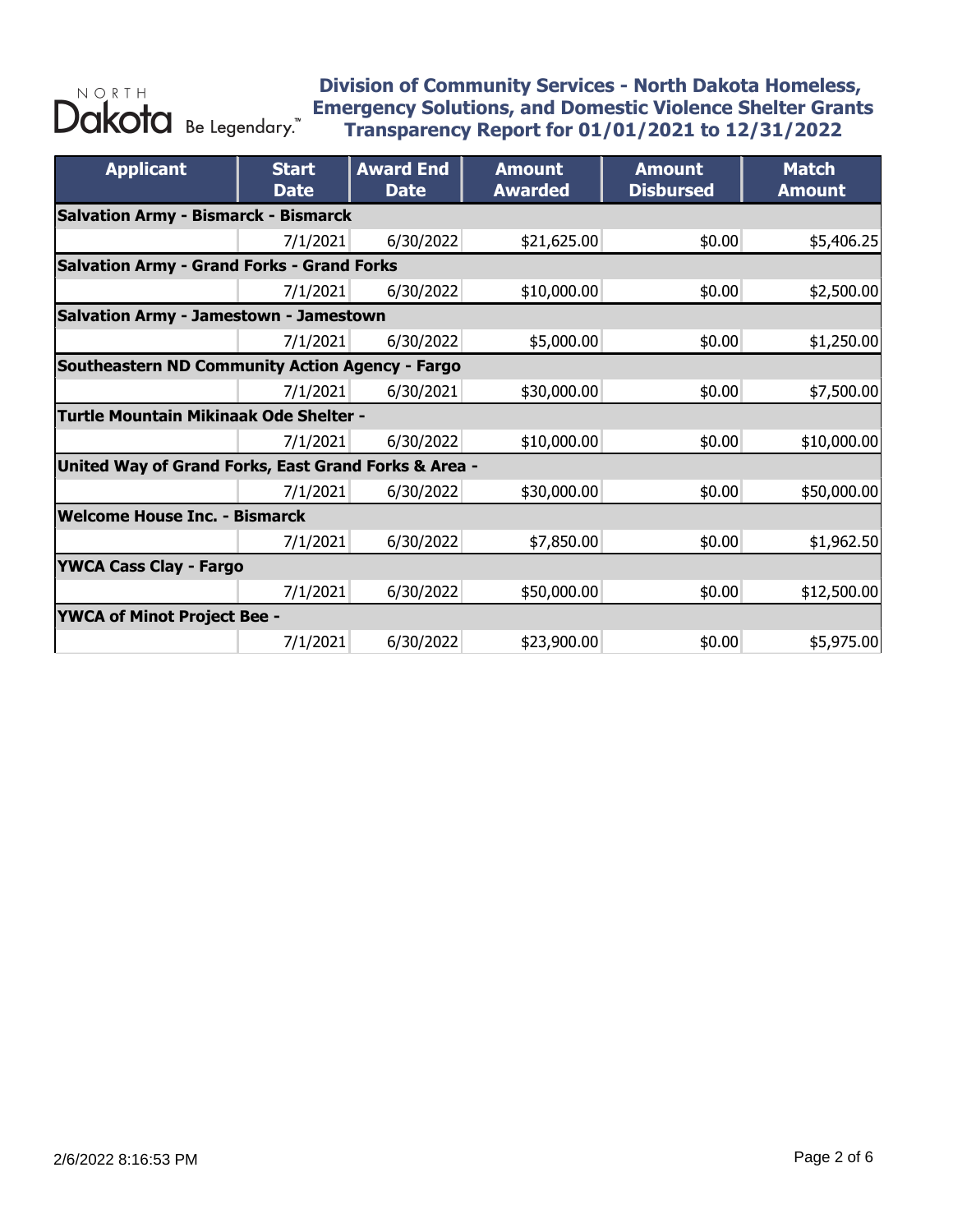| <b>Applicant</b>                                            | <b>Start</b><br><b>Date</b> | <b>Award End</b><br><b>Date</b> | <b>Amount</b><br><b>Awarded</b> | <b>Amount</b><br><b>Disbursed</b> | <b>Match</b><br><b>Amount</b> |
|-------------------------------------------------------------|-----------------------------|---------------------------------|---------------------------------|-----------------------------------|-------------------------------|
|                                                             |                             |                                 |                                 |                                   |                               |
| <b>Abused Adult Resource Center - Bismarck</b>              |                             |                                 |                                 |                                   |                               |
|                                                             | 3/1/2021                    | 8/31/2022                       | \$11,409.00                     | \$494.13                          | \$0.00                        |
| Aid, Inc. - Mandan                                          |                             |                                 |                                 |                                   |                               |
|                                                             | 3/1/2021                    | 8/31/2022                       | \$5,290.00                      | \$0.00                            | \$0.00                        |
| <b>Amachi Mentoring -</b>                                   |                             |                                 |                                 |                                   |                               |
|                                                             | 3/1/2021                    | 8/31/2022                       | \$65,385.00                     | \$0.00                            | \$0.00                        |
| <b>City of Fargo - Fargo</b>                                |                             |                                 |                                 |                                   |                               |
|                                                             | 3/1/2021                    | 8/31/2022                       | \$1,004,680.00                  | \$132,802.75                      | \$0.00                        |
| <b>Community Action Partnership - Dickinson</b>             |                             |                                 |                                 |                                   |                               |
|                                                             | 3/1/2021                    | 8/31/2022                       | \$90,480.00                     | \$0.00                            | \$0.00                        |
| <b>Community Violence Intervention Center - Grand Forks</b> |                             |                                 |                                 |                                   |                               |
|                                                             | 3/1/2021                    | 8/31/2022                       | \$51,344.00                     | \$2,769.75                        | \$0.00                        |
| Domestic Violence Crisis Center, Inc (Minot) - Minot        |                             |                                 |                                 |                                   |                               |
|                                                             | 3/1/2021                    | 8/31/2022                       | \$83,798.00                     | \$0.00                            | \$0.00                        |
| <b>Family Crisis Shelter Inc. - Williston</b>               |                             |                                 |                                 |                                   |                               |
|                                                             | 3/1/2021                    | 8/31/2022                       | \$23,000.00                     | \$0.00                            | \$0.00                        |
| Fraser, Ltd. - Fargo                                        |                             |                                 |                                 |                                   |                               |
|                                                             | 3/1/2021                    | 8/31/2022                       | \$118,000.00                    | \$13,762.77                       | \$0.00                        |
| <b>Grand Forks Housing Authority -</b>                      |                             |                                 |                                 |                                   |                               |
|                                                             | 3/1/2021                    | 8/31/2022                       | \$304,200.00                    | \$460.00                          | \$0.00                        |
| <b>Great Plains Housing Authority - Jamestown</b>           |                             |                                 |                                 |                                   |                               |
|                                                             | 3/1/2021                    | 8/31/2022                       | \$0.00                          | \$0.00                            | \$0.00]                       |
| <b>Institute for Community Alliances -</b>                  |                             |                                 |                                 |                                   |                               |
|                                                             | 3/1/2021                    | 8/31/2022                       | \$102,851.00                    | \$0.00                            | \$0.00                        |
| Mercer County - Women's Action and Resource Center - Beulah |                             |                                 |                                 |                                   |                               |
|                                                             | 3/1/2021                    | 8/31/2022                       | \$0.00                          | \$0.00                            | \$0.00                        |
| Minot Area Men's Winter Refuge - Minot                      |                             |                                 |                                 |                                   |                               |
|                                                             | 3/1/2021                    | 8/31/2022                       | \$60,000.00                     | \$0.00                            | \$0.00                        |
| Missouri Slope Areawide United Way -                        |                             |                                 |                                 |                                   |                               |
|                                                             | 3/1/2021                    | 8/31/2022                       | \$397,280.00                    | \$0.00                            | \$0.00                        |
| <b>Native Inc -</b>                                         |                             |                                 |                                 |                                   |                               |
|                                                             | 3/1/2021                    | 8/31/2022                       | \$87,350.00                     | \$9,839.96                        | \$0.00                        |
| <b>New Life Center - Fargo</b>                              |                             |                                 |                                 |                                   |                               |
|                                                             | 3/1/2021                    | 8/31/2022                       | \$126,140.00                    | \$43,346.13                       | \$0.00]                       |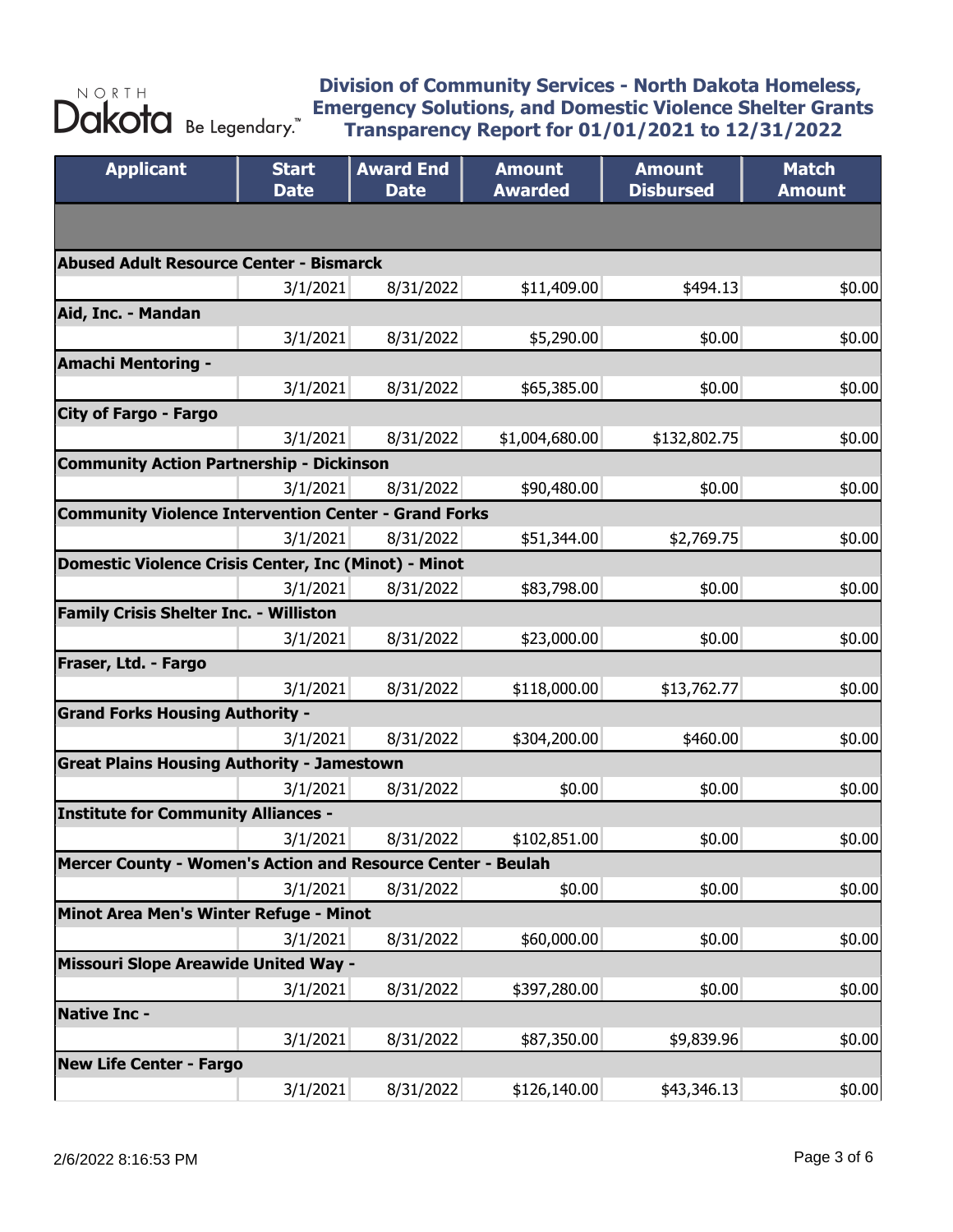| <b>Applicant</b>                                       | <b>Start</b><br><b>Date</b> | <b>Award End</b><br><b>Date</b> | <b>Amount</b><br><b>Awarded</b> | <b>Amount</b><br><b>Disbursed</b> | <b>Match</b><br><b>Amount</b> |  |  |
|--------------------------------------------------------|-----------------------------|---------------------------------|---------------------------------|-----------------------------------|-------------------------------|--|--|
| <b>Presentation Partners in Housing -</b>              |                             |                                 |                                 |                                   |                               |  |  |
|                                                        | 3/1/2021                    | 8/31/2022                       | \$30,580.00                     | \$1,080.00                        | \$0.00                        |  |  |
| Project BEE (formerly YWCA Minot) - Minot              |                             |                                 |                                 |                                   |                               |  |  |
|                                                        | 3/1/2021                    | 8/31/2022                       | \$81,000.00                     | \$53,039.78                       | \$0.00                        |  |  |
| <b>Red River Valley Community Action - Grand Forks</b> |                             |                                 |                                 |                                   |                               |  |  |
|                                                        | 3/1/2021                    | 8/31/2022                       | \$47,000.00                     | \$0.00                            | \$0.00                        |  |  |
| Safe Alternatives for Abused Families - Devils Lake    |                             |                                 |                                 |                                   |                               |  |  |
|                                                        | 3/1/2021                    | 8/31/2022                       | \$286,116.00                    | \$41,121.16                       | \$0.00                        |  |  |
| <b>Salvation Army - Bismarck - Bismarck</b>            |                             |                                 |                                 |                                   |                               |  |  |
|                                                        | 3/1/2021                    | 8/31/2022                       | \$35,256.00                     | \$0.00                            |                               |  |  |
| <b>Salvation Army - Grand Forks - Grand Forks</b>      |                             |                                 |                                 |                                   |                               |  |  |
|                                                        | 3/1/2021                    | 8/31/2022                       | \$11,024.00                     | \$0.00                            | \$0.00                        |  |  |
| <b>Salvation Army - Minot -</b>                        |                             |                                 |                                 |                                   |                               |  |  |
|                                                        | 3/1/2021                    | 8/31/2022                       | \$14,352.00                     | \$2,920.00                        | \$0.00                        |  |  |
| Southeastern ND Community Action Agency - Fargo        |                             |                                 |                                 |                                   |                               |  |  |
|                                                        | 3/1/2021                    | 8/31/2022                       | \$505,908.00                    | \$0.00                            | \$0.00                        |  |  |
| United Way of Grand Forks, East Grand Forks & Area -   |                             |                                 |                                 |                                   |                               |  |  |
|                                                        | 3/1/2021                    | 8/31/2022                       | \$150,793.00                    | \$43,123.62                       | \$0.00                        |  |  |
| <b>Youthworks - Bismarck</b>                           |                             |                                 |                                 |                                   |                               |  |  |
|                                                        | 3/1/2021                    | 8/31/2022                       | \$177,349.00                    | \$0.00                            | \$0.00                        |  |  |
| <b>YWCA Cass Clay - Fargo</b>                          |                             |                                 |                                 |                                   |                               |  |  |
|                                                        | 3/1/2021                    | 8/31/2022                       | \$230,684.00                    | \$78,167.16                       | \$0.00                        |  |  |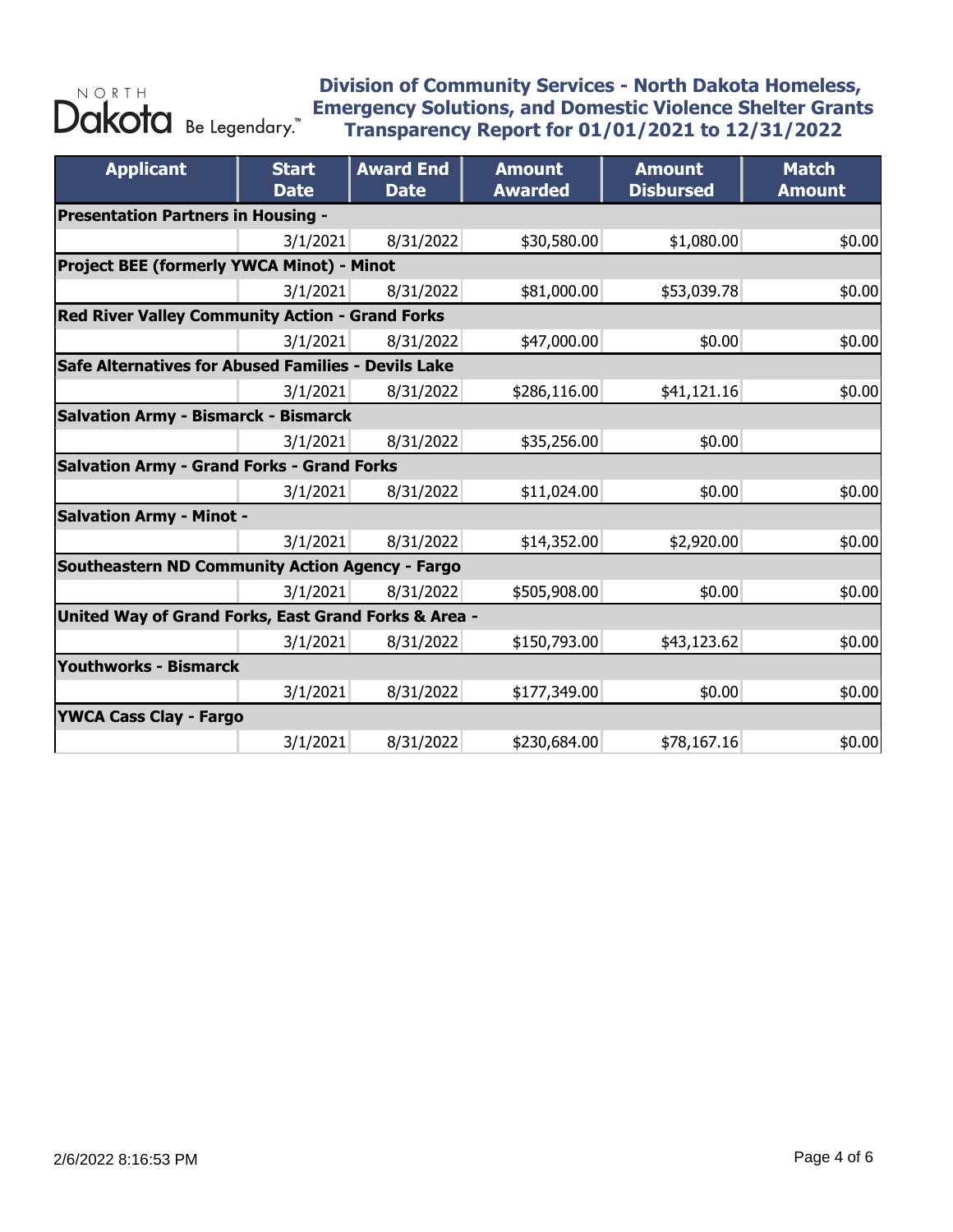| <b>Applicant</b>                                                          | <b>Start</b><br><b>Date</b> | <b>Award End</b><br><b>Date</b> | <b>Amount</b><br><b>Awarded</b> | <b>Amount</b><br><b>Disbursed</b> | <b>Match</b><br><b>Amount</b> |  |
|---------------------------------------------------------------------------|-----------------------------|---------------------------------|---------------------------------|-----------------------------------|-------------------------------|--|
| <b>Emergency Solutions Grants</b>                                         |                             |                                 |                                 |                                   |                               |  |
| <b>Abused Adult Resource Center - Bismarck</b>                            |                             |                                 |                                 |                                   |                               |  |
|                                                                           | 7/1/2021                    | 6/30/2022                       | \$15,000.00                     | \$10,500.00                       | \$15,000.00                   |  |
| Aid, Inc. - Mandan                                                        |                             |                                 |                                 |                                   |                               |  |
|                                                                           | 7/1/2021                    | 6/30/2022                       | \$25,000.00                     | \$0.00                            | \$25,000.00                   |  |
| <b>Community Violence Intervention Center - Grand Forks</b>               |                             |                                 |                                 |                                   |                               |  |
|                                                                           | 7/1/2021                    | 6/30/2022                       | \$16,500.00                     | \$0.00                            | \$16,500.00                   |  |
| Domestic Violence & Abuse Center (Grafton) - Grafton                      |                             |                                 |                                 |                                   |                               |  |
|                                                                           | 7/1/2021                    | 6/30/2022                       | \$5,000.00                      | \$0.00                            | \$5,000.00                    |  |
| Domestic Violence & Rape Crisis Center, Inc - Women' Alliance - Dickinson |                             |                                 |                                 |                                   |                               |  |
|                                                                           | 7/1/2021                    | 6/30/2022                       | \$10,500.00                     | \$0.00                            | \$10,500.00                   |  |
| Domestic Violence Crisis Center, Inc (Minot) - Minot                      |                             |                                 |                                 |                                   |                               |  |
|                                                                           | 7/1/2021                    | 6/30/2022                       | \$11,000.00                     | \$0.00                            | \$11,000.00                   |  |
| <b>Family Crisis Shelter Inc. - Williston</b>                             |                             |                                 |                                 |                                   |                               |  |
|                                                                           | 7/1/2021                    | 6/30/2022                       | \$11,000.00                     | \$0.00                            | \$11,000.00                   |  |
| <b>Gladys Ray Shelter - City of Fargo - Fargo</b>                         |                             |                                 |                                 |                                   |                               |  |
|                                                                           | 7/1/2021                    | 6/30/2022                       | \$27,000.00                     | \$0.00                            | \$27,000.00                   |  |
| <b>Institute for Community Alliances -</b>                                |                             |                                 |                                 |                                   |                               |  |
|                                                                           | 7/1/2021                    | 6/30/2022                       | \$15,000.00                     | \$0.00                            | \$15,000.00                   |  |
| Mercer County - Women's Action and Resource Center - Beulah               |                             |                                 |                                 |                                   |                               |  |
|                                                                           | 7/1/2021                    | 6/30/2022                       | \$13,500.00                     | \$0.00                            | \$13,500.00                   |  |
| Minot Area Men's Winter Refuge - Minot                                    |                             |                                 |                                 |                                   |                               |  |
|                                                                           | 7/1/2021                    | 6/30/2022                       | \$15,500.00                     | \$0.00                            | \$15,500.00                   |  |
| <b>Missouri Slope Areawide United Way -</b>                               |                             |                                 |                                 |                                   |                               |  |
|                                                                           | 7/1/2021                    | 6/30/2022                       | \$34,000.00                     | \$0.00                            | \$34,000.00                   |  |
| <b>Mountain Plains Youth Services -</b>                                   |                             |                                 |                                 |                                   |                               |  |
|                                                                           | 7/1/2021                    | 6/30/2022                       | \$23,040.00                     | \$0.00                            | \$23,040.00                   |  |
| <b>New Life Center - Fargo</b>                                            |                             |                                 |                                 |                                   |                               |  |
|                                                                           | 7/1/2021                    | 6/30/2022                       | \$30,000.00                     | \$0.00                            | \$30,000.00                   |  |
| <b>Northlands Rescue Mission -</b>                                        |                             |                                 |                                 |                                   |                               |  |
|                                                                           | 7/1/2021                    | 6/30/2022                       | \$36,442.45                     | \$0.00                            | \$36,442.45                   |  |
| <b>Presentation Partners in Housing -</b>                                 |                             |                                 |                                 |                                   |                               |  |
|                                                                           | 1/1/2021                    | 6/30/2021<br>6/30/2022          | \$21,000.00                     | \$21,000.00<br>\$0.00             | \$21,000.00<br>\$38,500.00    |  |
| <b>Red River Valley Community Action - Grand Forks</b>                    | 7/1/2021                    |                                 | \$38,500.00                     |                                   |                               |  |
|                                                                           |                             |                                 | \$45,000.00                     |                                   |                               |  |
|                                                                           | 7/1/2021                    | 6/30/2021                       |                                 | \$0.00                            | \$45,000.00                   |  |